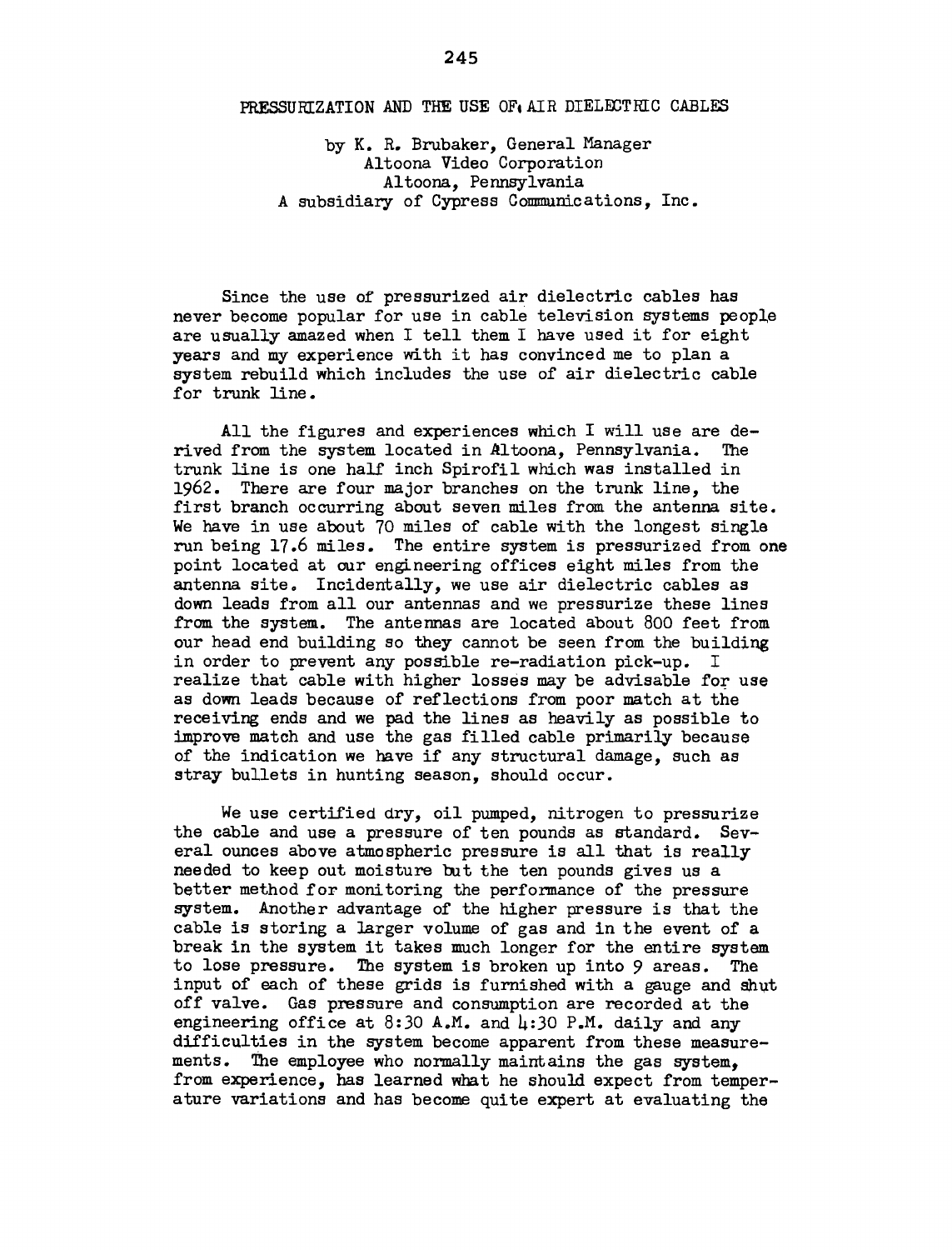variables of pressure, consumption and weather conditions.

In the event a problem occurs all the input valves to the networks are closed and the gauges monitored at three hour intervals until it can be determined which area is going flat. As soon as this is determined, usually a matter of a few hours, as much of the system is reactivated as possible. Naturally any area beyond the point of trouble will have to maintain its own pressure as a closed system until gas can be fed through the area of trouble. This presents no problem as most of the areas will lose only several pounds over a two week period due to the minute leaks which are always present in a system this size. We have had areas we have tested for thirty days and lost less than a pound in this period.

In order to pinpoint the trouble spot in a given section the section is broken up at each trunk amplifier. Each trunk segment is then pressurized to sixty pounds, a gauge installed, and sealed off. Very shortly the faulty segment can be spotted. Then a tank and regulator is installed at that amplifier location and the sixty pounds pressure maintained. In nearly every case merely walking along the trunk in this section will allow you to hear the leak if your ears do not cut off at high frequencies. We own equipment for soaping the cable in a very scientific manner with a tank, rollers and a maze of gadgets, also a supersonic detector, both of which we use in extremely stubborn cases but for day to day operation, sixty pounds of pressure and a man with good ears is much faster and a lot less bother. We were concerned in the early days about using high pressure on the cable but to date we have never been able to trace any trouble to the use of high pressure in leak detecting.

In a gas system it is necessary to oy-pass the gas around every amplifier location. We use bulkhead fittings with a gas barrier and a hole in the side with a female three eighthes pipe thread. The jumpers consist of Imperial Hydraulic fittings and Imperial Eastman Poly-Flo quarter inch tubing. This tubing weathers very well and requires replacement about every four years. In a solid state system I intend to block the gas at the input and output fitting of each trunk amplifier and then install a tee fitting in the by-pass tubing. I will then feed gas into the amplifier housing with a small shut off at the housing so that it may be opened without depressurizing the system. When the housing is closed the valve is opened to allow gas into the housing before the bolts are tightened to assure a nitrogen atmosphere in the housing. We are presently engaged in engineering tests and design for the necessary gas tight fittings to be used on the amplifier housings.

We have made no decision in regards to fittings splices. etc. on a rebuild which we are planning. We presently use the Entron SSU Splice Box and ER-851 flare fittings. When it comes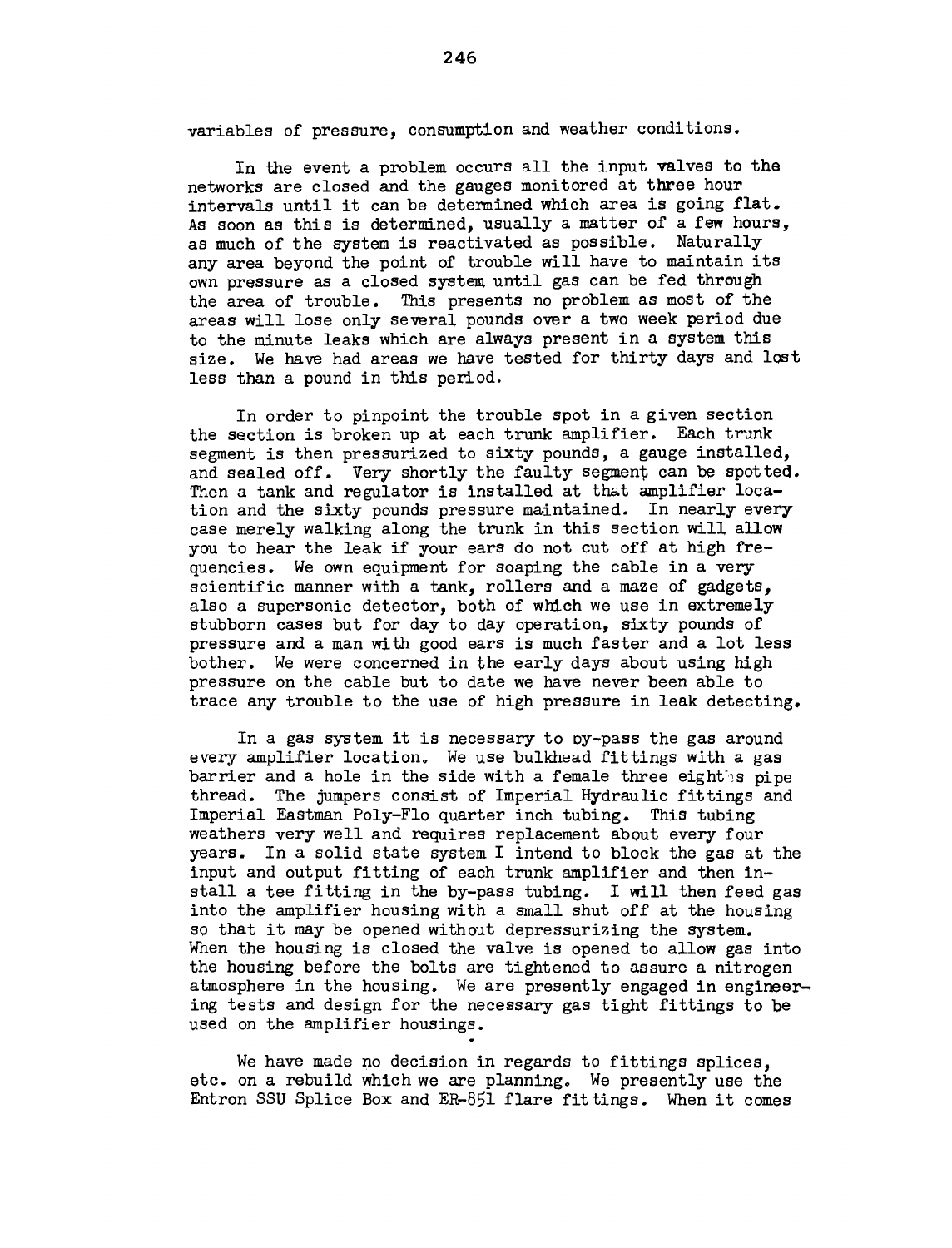to containing gas I am from the old school and a flare fitting when properly made with flaring tools in good condition has proved, for us at least, to be the most reliable. Great care must be used in making a flare using aluminum. Too much pressure on the flaring tool will decrease the wall thickness of the tubing to the point where it will break off under slight vibration.

Many people have expressed concern about the center conductor in an air dielectric cable having more freedom to move and as a consequence have been worried about pull outs during cold weather. This factor is really no worse than in any cable. We were very fussy when our installation was made to be sure that all pole bends were uniform and of such a radius to exert pressure on the center conductor and immobilize it. We developed a bending tool which was used at all pole bends and at every splice. As a result in eight years of operation we have had two pull outs, both occurring in below zero weather in an area where construction crews knew it would be difficult to inspect and were careless in making the proper bends. At splices we use a complete letter S and insist that the fitting cross the strand at ninety degrees.

When our system was installed structural return loss measurements were strictly for the better equipped laboratories, so we really do not know it's condition when new. We are fairly certain it was good because we have made quite a few summation sweeps including over fifteen miles of the cable and the results came out to plus or minus one half Db overall. We have had occasion to make return loss measurements on this cable after repairs in the past several years and it is not unusual to come up with 35 to 40 Db over the band of 50 to 220 megahertz. I mentioned repairs to cable. This may cause some raised eyebrows. However, we have had cases where someone put a gaff through the cable in wet weather and it became literally filled with water at a low spot. This has a very simple solution. Merely break the cable at the lowest splice you can find and install a fitting temporarily with a hole in the outer wall. At the highest available spot where gas can be introduced install a tank of nitrogen and purge the cable using the entire tank of nitrogen with the pressure regulator set at about 25 or *30* pounds. At a cost of about \$6.50 for nitrogen and several hours of one man's time you have, in effect, replaced several spans of cable. The effect of water in the cable is of course the same as any other cable temporarily, high losses and severe reflections but as soon as it is purged the characteristics immediately are restored to their former values. We have never been able to measure any long term detrimental effects from water.

I am sure most of you are interested in how much it costs in terms of man hours to maintain a gas filled trunk line. In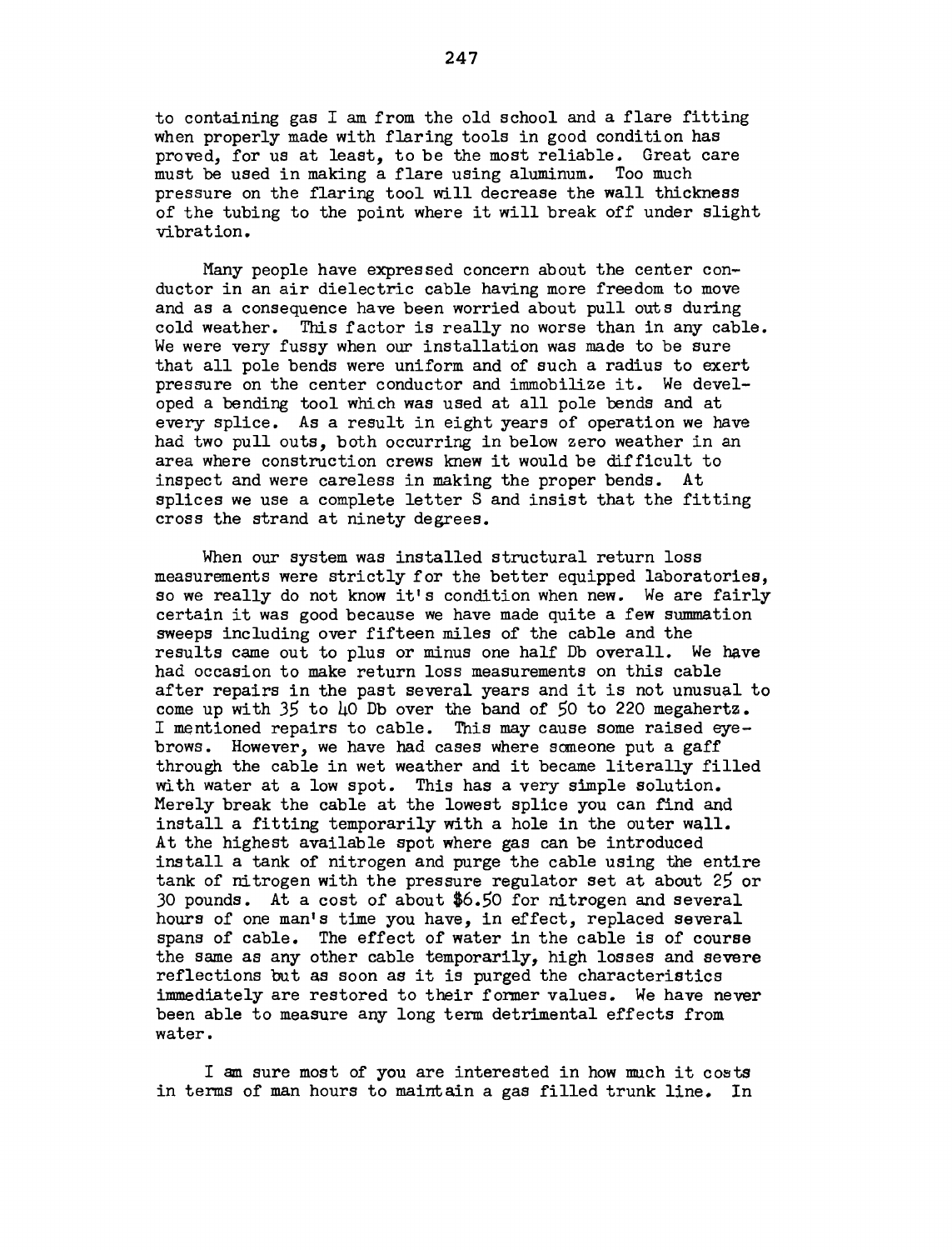Altoona we have accurate records of the performance of all our employees over a seven year span. Each man's performance is rated in units of work produced per hour every month so from these records it is a simple matter to extract the man hours spent on maintaining the gas filled trunk system. In fact this number is included on every monthly report I get from the chief engineer. In the past  $2\mu$  months, 1,011.5 man hours were charged to gas maintenance. This averages to  $\mu$ 2.1 man hours per month. The highest month was 76 man hours and the lowest 7.5. At \$3.50 per hour this comes to \$147.00 per month, or \$2.10 per mile per month. Our annual cost for dry nitrogen is \$311.69 or \$25.97 per month or 37 cents per mile per month. This gives us a total of \$2.47 per mile per month for materials and labor to maintain 70 miles of gas filled trunk line which is 8 years old. Even if your going rate for labor is double ours it is still not an item of any great consequence.

In summary I would like to list what I consider to be the principal advantages of a pressurized air dielectric system:

1. RF ground continuity of the outer conductor is assured. We lose our gas pressure long before the ground connection is poor enough to cause flashing on the trunk. In other words we locate and repair the trouble before the customer knows any trouble exists.

2. Attenuation does not change with age.

3. When water does enter the cable it can be purged and restored to like new condition with only momentary interruptions in service.

 $\mu$ . One advantage which is sometimes overlooked is that the attenuation versus frequency curve of air dielectric cables is flatter than most foam cables which makes for less change in equalization required for temperature change.

5. The lower loss of air dielectric cable will sometimes allow the use of the next smaller size cable and this dfsets the extra cost for the air dielectric; however, the introduction of the new breed of foam cables has cancelled out this factor.

If I were to have to decide what I consider to be my chief reason for recommending air dielectric cable to you it would have to be continuity of service to the customer. We all know that troubles are going to crop up in any trunk line. The difficulties are much the same regardless of the type of cable whether it be gas filled, foam, or solid dielectric, the difference is the method of locating the problem. To site a "for instance", I am sure many of you have spent hours trying to locate a faulty splice which only gave trouble when the wind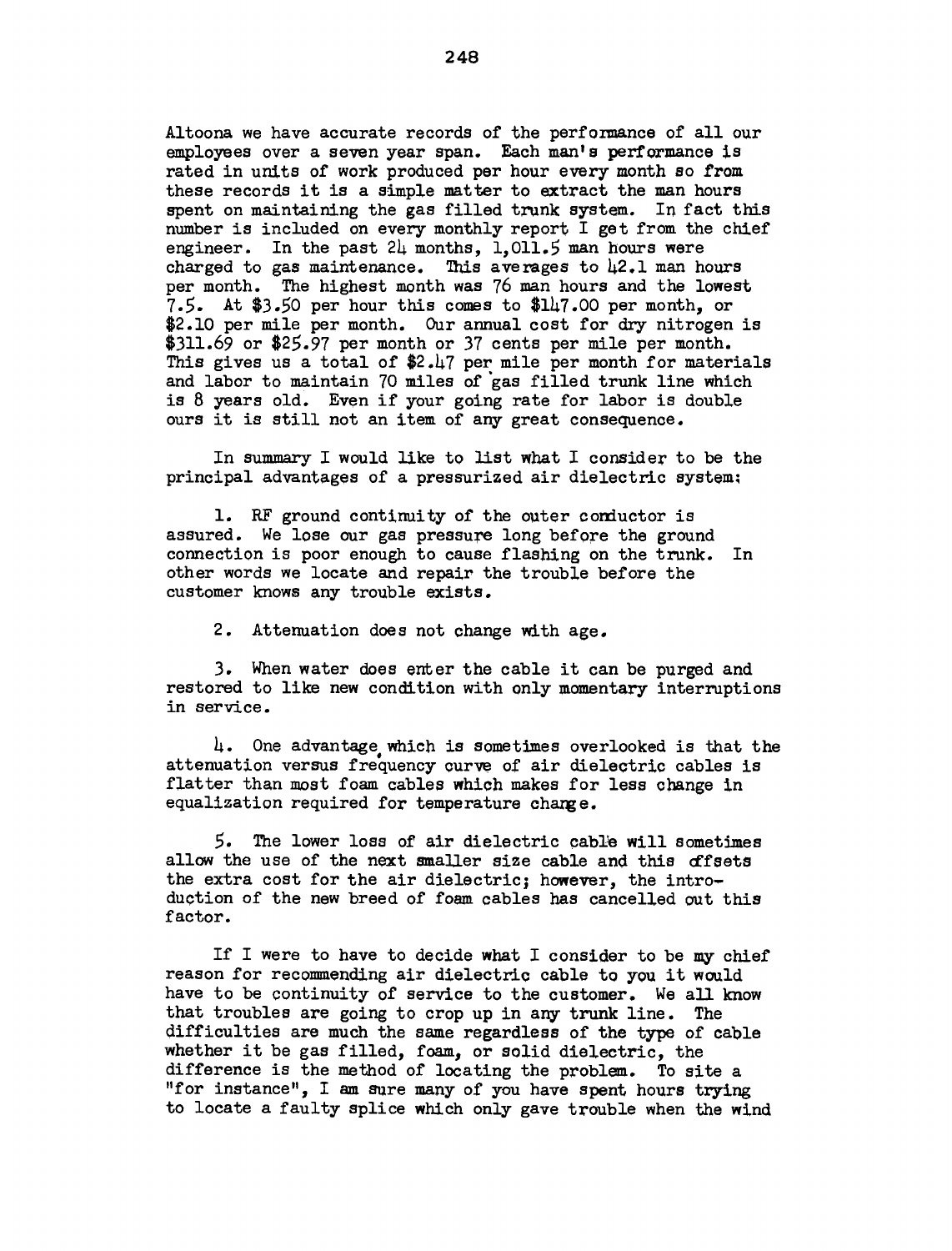blew, usually after  $10:00$  P.M., when an important night football game was tied in the fourth quarter. We now have good reliable methods of locating this kind of trouble electronically and I am by no means knocking the Time Domain Reflectometer as a valuable tool. ~hat I am saying is this, in a vast majority of cases this kind of trouble will become very evident in a properly maintained gas filled system long before the electrical integrity is destroyed plus the fact that the gas does not wait for the wind to blow to escape, ten pounds pressure takes care of this chore very nicely. In addition, electrical tests usually involve interruption of service to be properly done, which usually means night work (after 3:00 A.M. with present TV station schedules). Gas tests can be done during normal working hours with service maintained, except for the interruption for repair which can be scheduled and is usually of very short duration. I cannot remember a single customer complaint which could be traced to a trunk line problem in the past four or five years in Altoona, yet we have had many problems which we were aware of and as I said before, one of our employees spent over 1,000 man hours on these problems in the past 2 years. We feel that \$2.47 per month per mile of trunk is money well spent in providing our customers with uninterrupted service.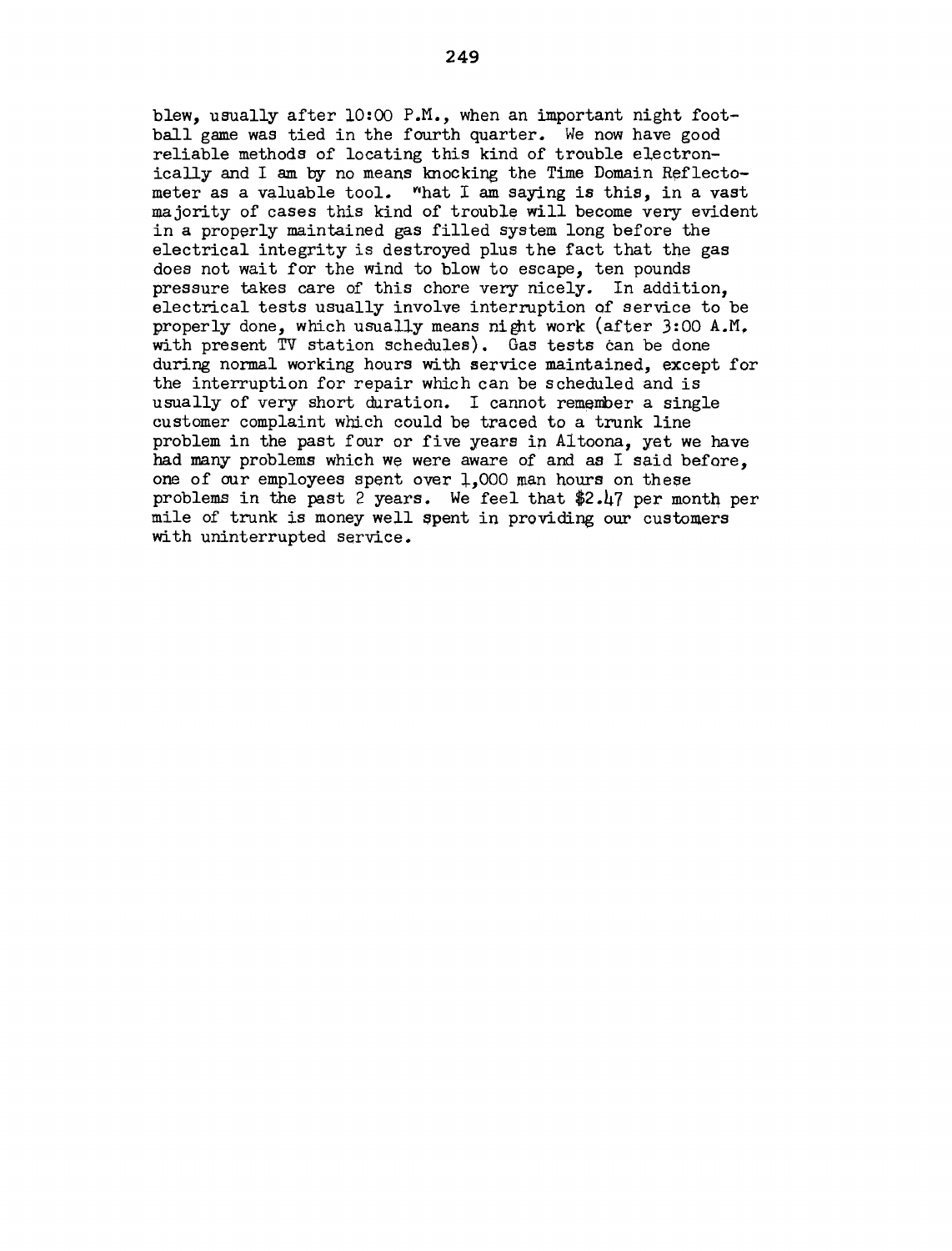## DISCUSSION

Mr. Ken Brubaker: Thank you very much. Any questions?

Question: What about pressurization in feeder lines?

Mr. Brubaker: We don't use--! really don't think that gas filled cable has too much application in feeder lines. The advantage that you get from the gas filled cable, I believe, in a case of distribution would be offset by the amount of maintenance required on a system of that size if all your distribution lines were---remember, in a distribution line, especially in today's systems, where you have directional couplers or any kind of tap device, you can have a break in the cable at almost every customer point so that I believe you would be taking a chance of having to contend with a fitting which must be gas type at every pole. In other words, in a trunk line we're talking now 3000 feet--something like that, in that general order--between splices where in a distribution line, you're talking about a splice at every pole. And I question whether that would prove to be practical.

Question: When you start to pressurize your amplifier cases, do you still put 60 pounds on this.........

Mr. Brubaker: I think maybe I may have been misunderstood. This 60 pounds is only used in the event there is trouble. The normal pressure in a cable is 10 lbs. per sq. inch. This is what we maintain as a norm. When we experience trouble in a given section and break it up and seal it off--and this is just between trunk amplifiers--then we'll pressurize that small section to 60 lbs. We wouldn't normally, I don't think expect any amplifier or any cable system to be able to maintain this kind of pressure as a general rule. Ten lbs. per square inch is the pressure which we normally use and several ounces is really all that is required, but, as I said, the cable stores more gas under 10 lbs. and it does give you a better indication on the guage and so on. Sixty pounds is only used for testing.

Question: About how far does your pressure take?

Mr. Brubaker: We only pressurize at one point. We have 70 miles of cable all pressurized from one point. I'll tell you- the big, and this is a real headache, and there's a gentleman in the process right now near Erie somewhere who called me the other day--who is in the process of installing a gas filled